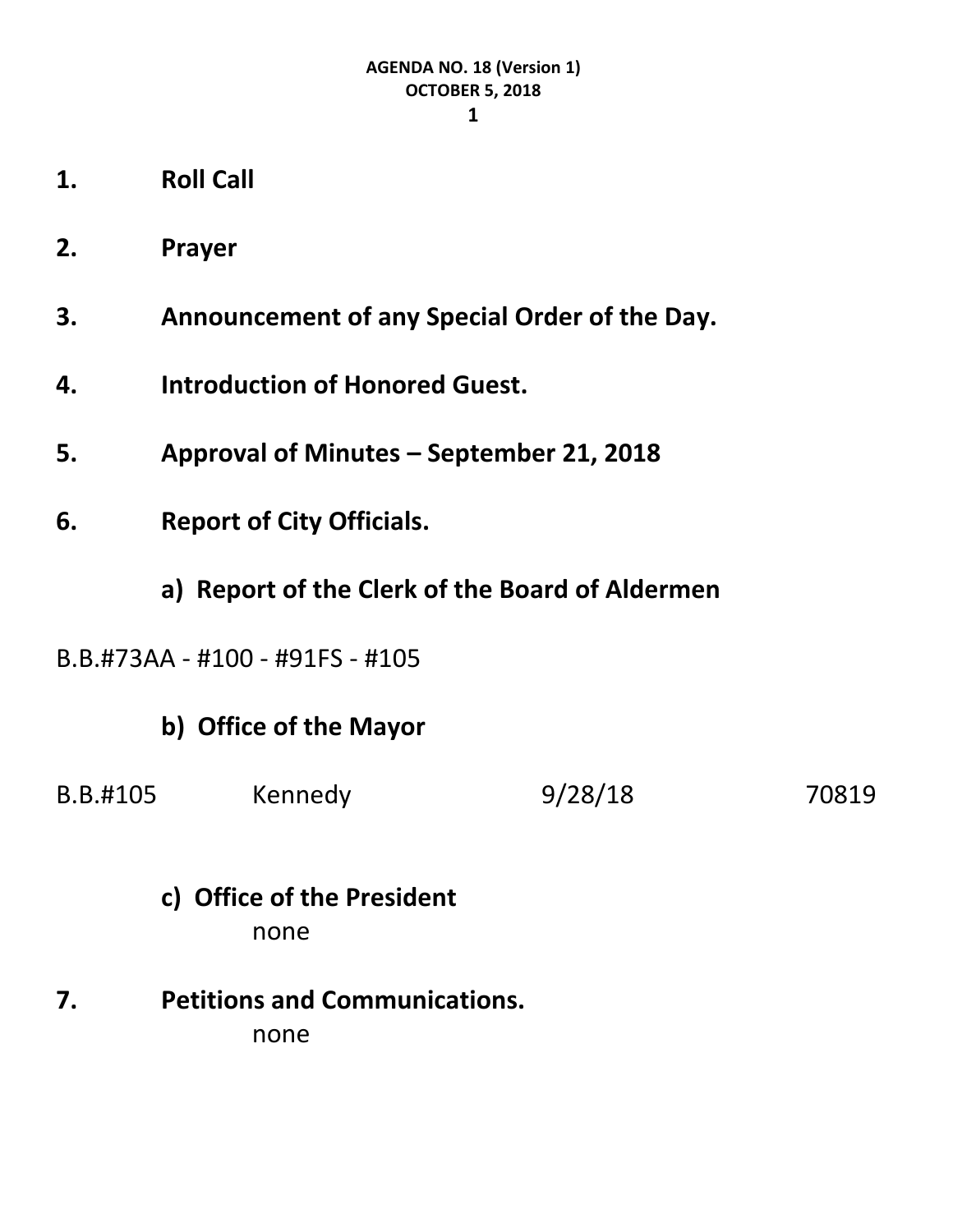#### **2**

# **8. Board Bills for Perfection – Informal Calendar.** None

### **9. Board Bills for Third Reading - Informal Calendar.**

- LEG B.B.#21AA Howard An ordinance submitting to the qualified voters of the City, a proposal to revise Section 2 of Article VIII of the City Charter which requires City employees to reside within the boundaries of the City and thus allow said employees, except for City Agency and Department Directors appointed by the Mayor, to reside outside of the boundaries of the City, and; providing for an election to be held for voting on the proposed revision and the manner of voting thereat and; and containing an emergency clause.
- LEG B.B.#25AA Muhammad/Kennedy/Moore/Bosley An ordinance submitting to the qualified voters of the City a proposed amendment to the Charter to maintain the Board of Aldermen as body of twenty-eight Aldermen representing twenty-eight wards, and preventing its reduction beginning December 31, 2021, to a body of fourteen Aldermen representing fourteen wards; and containing an emergency clause.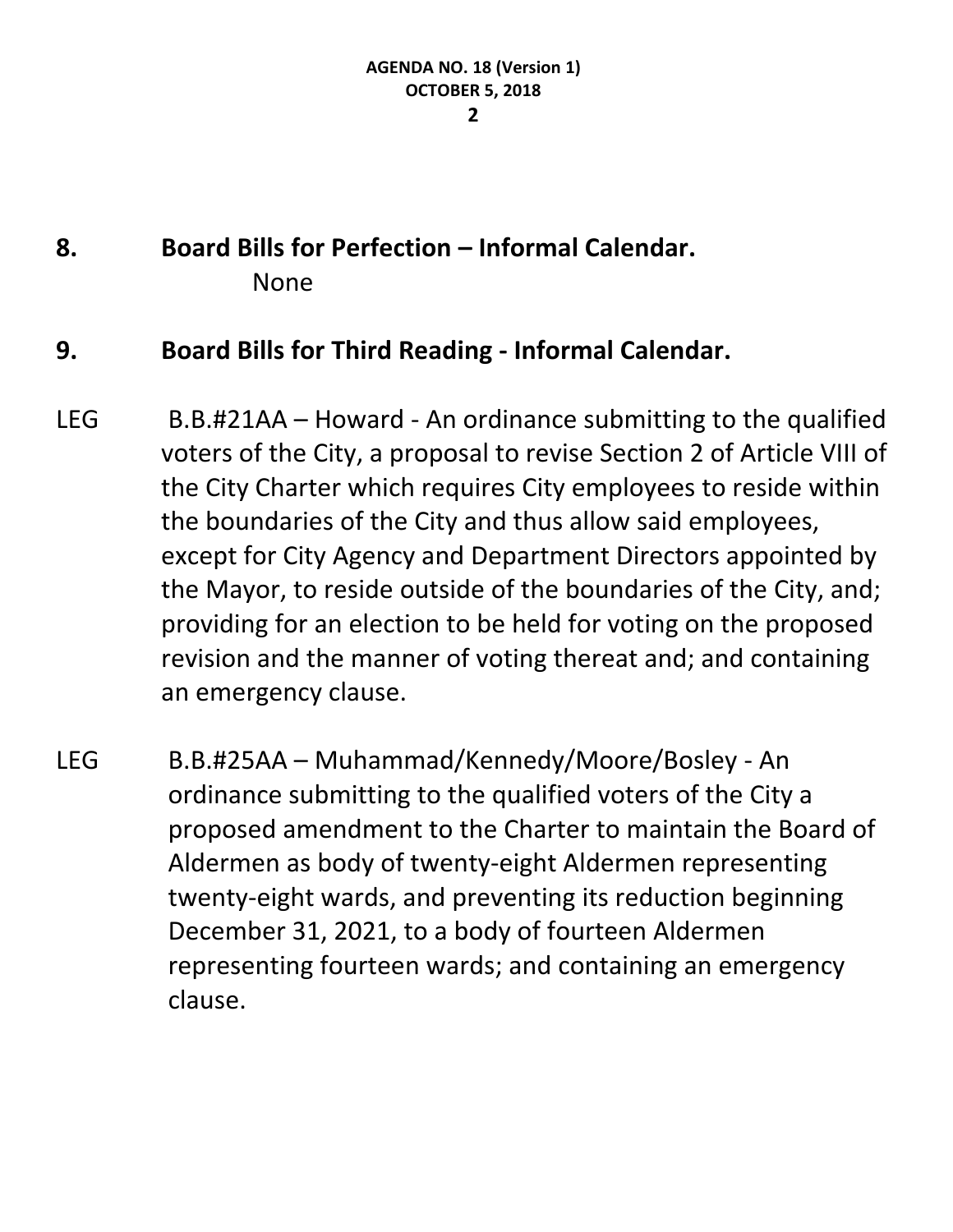### **10. Resolutions – Informal Calendar.**

HUDZ Res.#101 – J. Boyd – Enterprise Zone for Union Electric Company Enterprise Zone for 4301R, 4321 & 4427 Geraldine Ave.

### **11. First Reading of Board Bills.**

B.B.#120 – Davis - An Ordinance recommended and approved by the Airport Commission, the Board of Public Service and the Board of Estimate and Apportionment authorizing and directing the Director of Airports, the President of the Board of Public Service, and the Comptroller to enter into and execute the "Memorandum Of Agreement for Expansion Of and Improvement To Inbound Baggage System and Facilities Terminal 2 at St. Louis Lambert International Airport, that memorializes the agreement between the City and Southwest Airlines Company under which Southwest will partially fund, contract for, administer, and manage the expansion and renovation of the Terminal 2 baggage claim area and related equipment and facilities; containing a severability clause, and containing an emergency clause.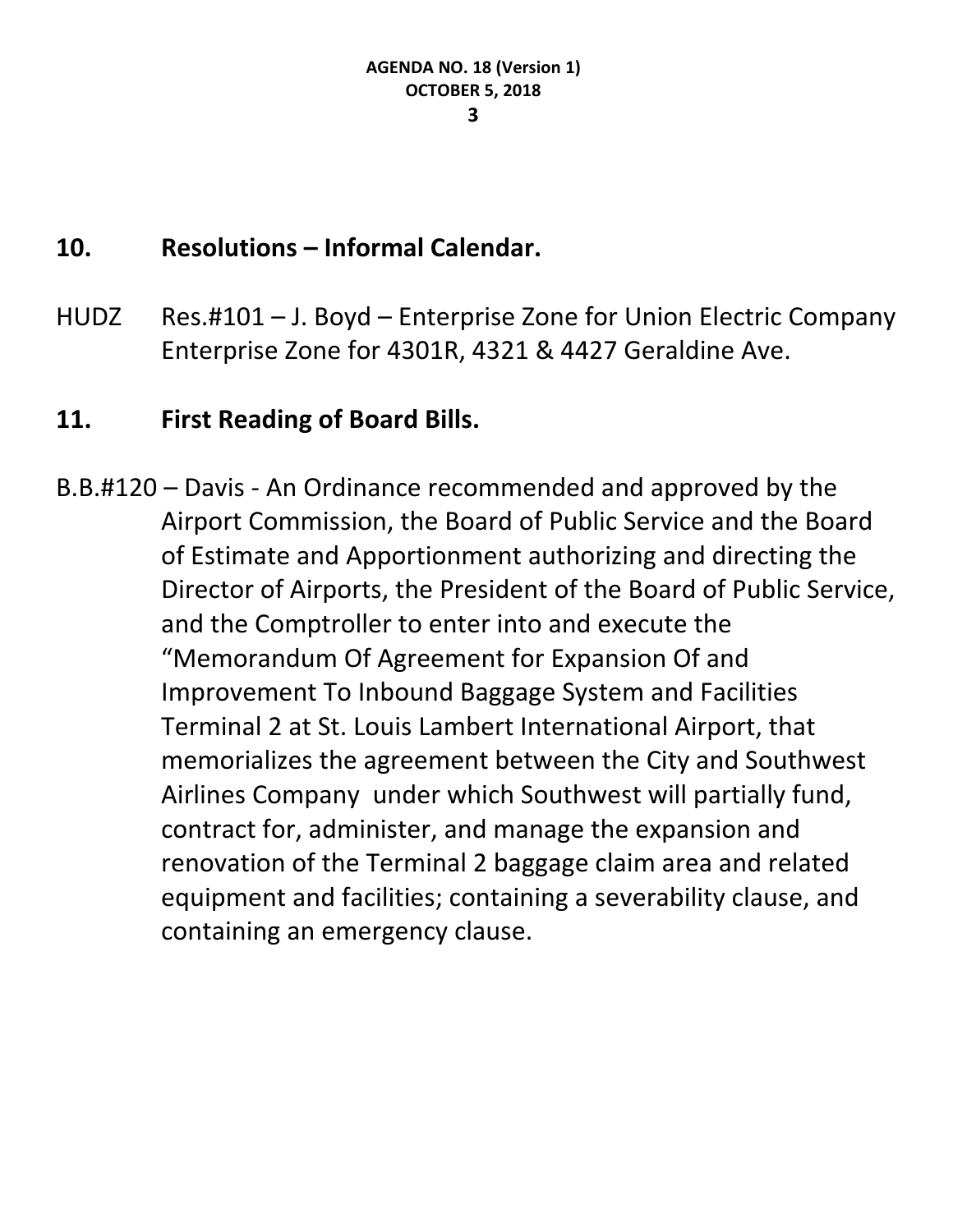### **11. First Reading of Board Bills.**

B.B.#121 – Davis - An Ordinance recommended and approved by the Board of Estimate and Apportionment authorizing and directing the Director of Airports and the Comptroller, owner and operator of St. Louis Lambert International Airport to enter into and execute the Concession Agreement AL-252 between the City and AvendCo, LLC, granting to Concessionaire, subject to and in accordance with the terms, covenants, and conditions of the Agreement, certain rights and privileges in connection with the occupancy and use of the Premises, which is defined and more fully described in Section 201 of the Agreement that was approved by the Airport Commission; containing a severability clause; and containing an emergency clause.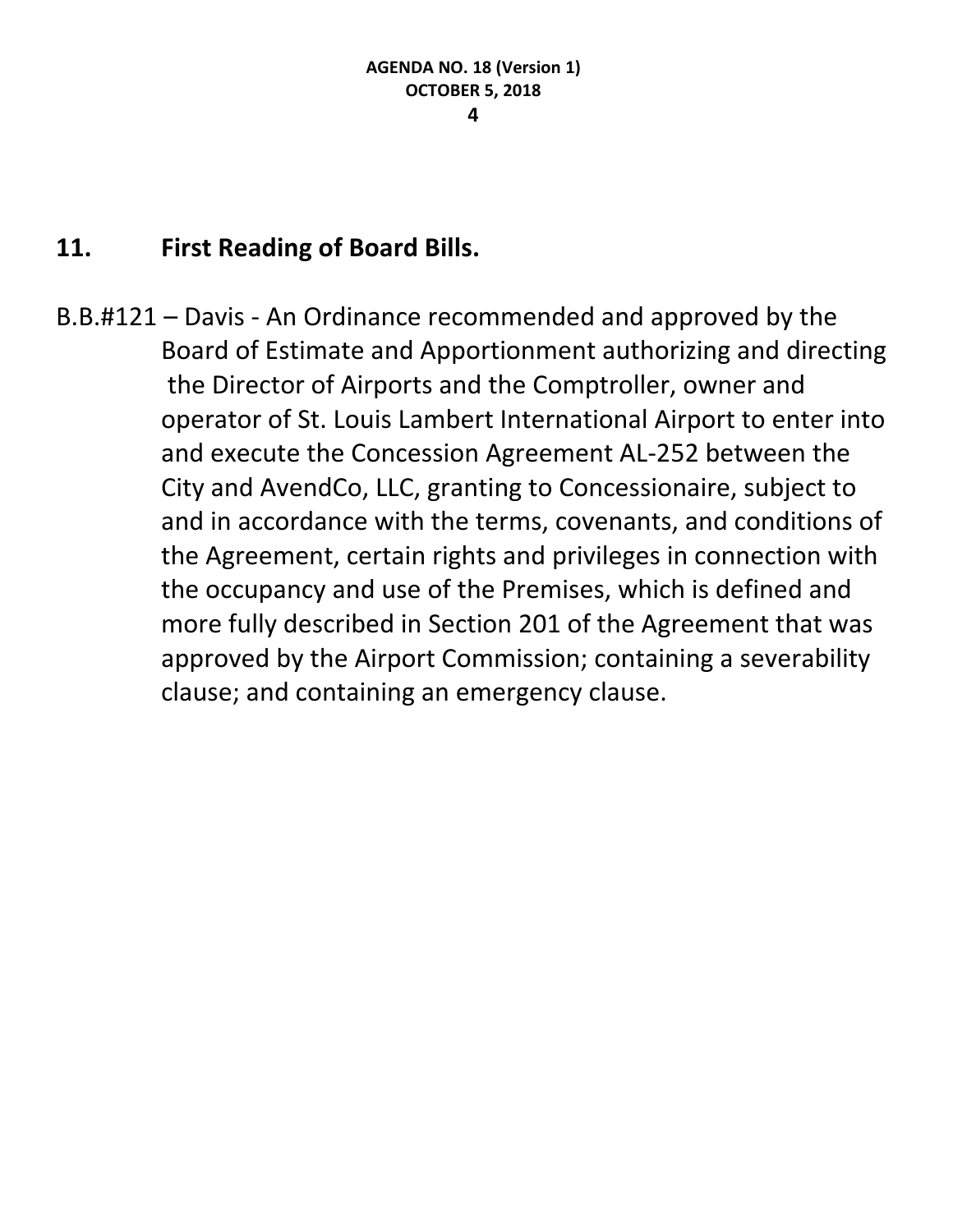### **11. First Reading of Board Bills – (cont.)**

B.B.#122 – Roddy - An ordinance, recommended by the Board of Estimate and Apportionment, authorizing the Mayor, to submit a 2019 Annual Action Plan to the United States Department of Housing and Urban Development as required to apply for funding under the Federal Community Development Block Grant, HOME Investment Partnership, Emergency Solutions Grant and Housing Opportunities for Persons with AIDS Entitlement Programs, authorizing and directing the Mayor and the Comptroller to enter into and execute agreements with HUD for the receipt of 2019 CDBG, HOME, ESG and HOPWA funds, appropriating the sum of Seventeen Million, Three Hundred Seventy-Five Thousand, Four Hundred and Eighty Dollars (\$17,375,480) which the City estimates will be available for the 2019 CDBG Program Year; appropriating the sum of Two Million, Six Hundred and Nine Thousand, Nine Hundred and Twelve Dollars (\$2,609,912) which the City estimates will be available for the 2019 HOME Program Year; appropriating the sum of One Million, Four Hundred Sixty-One Thousand, Six Hundred and Twenty-Four Dollars (\$1,461,624) which the City estimates will be available for the 2019 ESG Program Year; and appropriating the sum of One Million, Eight Hundred Twenty-Four Thousand, Six Hundred and Ten Dollars (\$1,824,610) which the City estimates will be available for the 2019 HOPWA Program Year; and containing an emergency clause.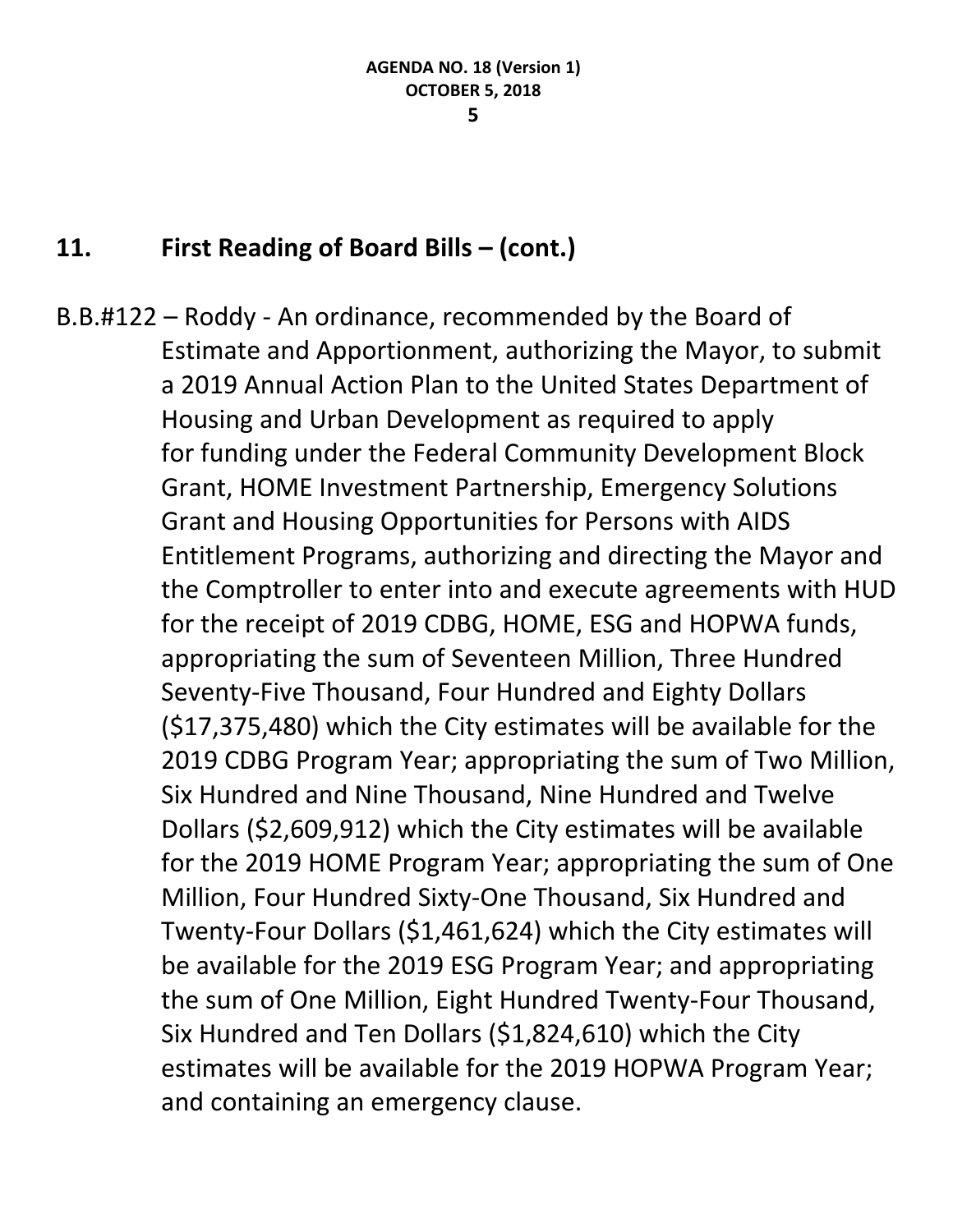## **11. First Reading of Board Bills – (cont.)**

- B.B.#123 Ingrassia An ordinance authorizing the sale of certain real property owned by the City and located in City Blocks 2007 and 2008 in the City of St. Louis and containing a severability clause. This ordinance, authorizing and directing the Mayor and Comptroller to execute, upon receipt of and in consideration of the sum of Six Hundred Fifty Thousand Dollars (\$650,000.00) and other good and valuable consideration, a Quit Claim Deed to remise, release and forever quit-claim unto 2200 Washington LLC, whose address is 1425 South 18th Street, St. Louis Mo. 63104, certain City-owned property located in City Blocks 2007 and 2008.
- B.B.#124 Ogilvie An ordinance repealing Section 4, Subsections 746.010 through 756.040 of Ordinance No. 51871, approved April 4, 1963, and pertaining to the establishment of the Decent Literature Commission, its organization, responsibilities, powers and purposes, codified as Sections 15.32.010 through 15.32.040 of the Revised Code of the City, 1994 Annotated.
- B.B.#125 Vaccaro An ordinance approving a Redevelopment Plan for 5550 Fyler.
- B.B.#126 Spencer An ordinance approving a Redevelopment Plan for 3521, 3526, 3527, and 3534 Oregon.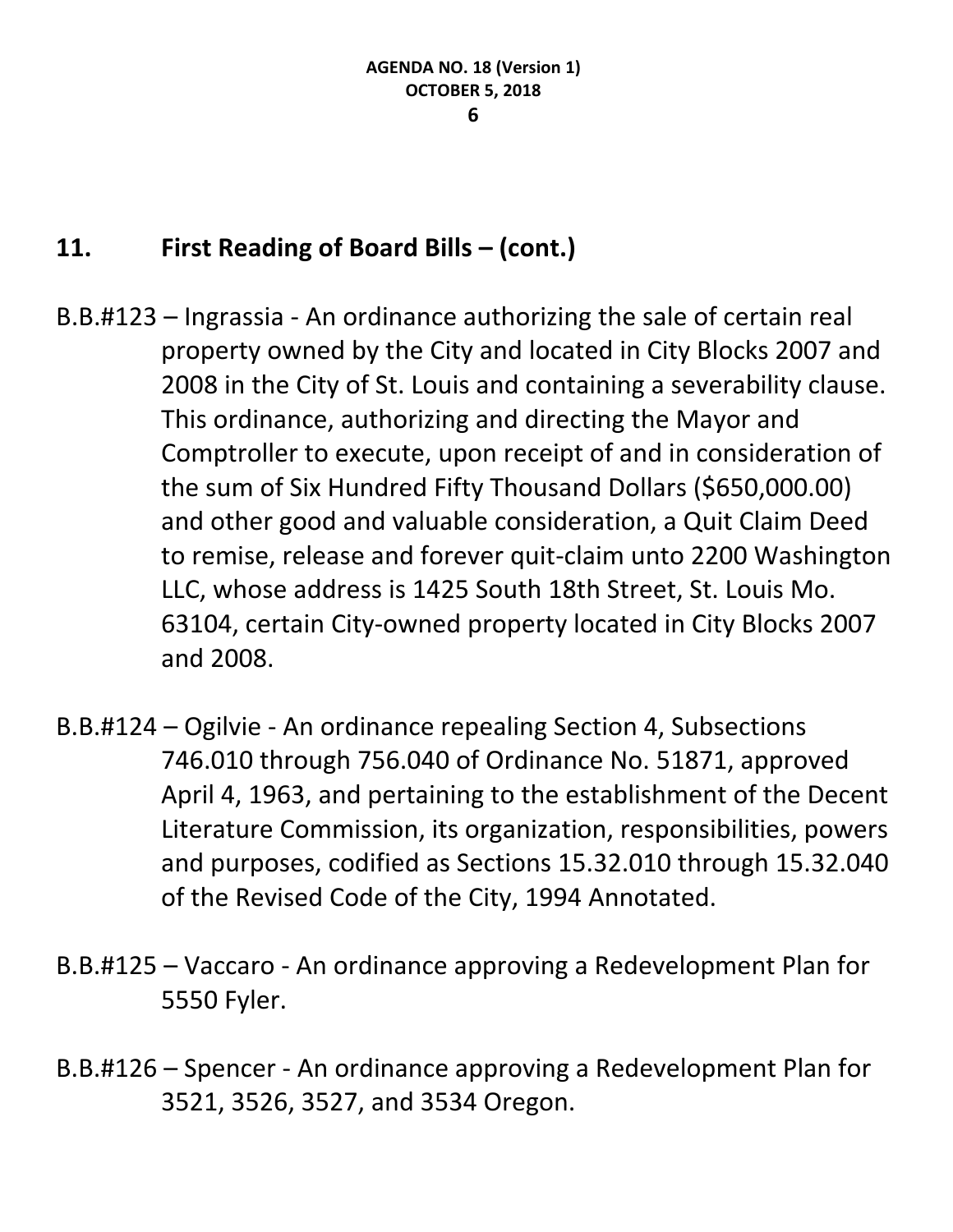## **11. First Reading of Board Bills – (cont.)**

- B.B.#127 Davis An ordinance approving a Redevelopment Plan for 1815 Locust.
- B.B.#128 Moore An Ordinance establishing a two-way stop site at the intersection of Warne and Lexington regulating all traffic traveling northbound and southbound on Warne at Lexington and containing an emergency clause.

## **12. Reference to Committee of Board Bills**

- WM B.B.#122 #123
- TC B.B.#120 #121
- NDC B.B.#126 #127
- HUDZ B.B.#125
- STR B.B.#128
- LEG B.B.#124

## **13. Second Reading and Report of Standing Committees**

PS B.B.#119AA – Kennedy/Muhammad/J. Boyd/Vaccaro - An ordinance authorizing and directing the Director of Public Safety to enter into and execute an Intergovernmental Agreement with the United States Marshal Service for housing and related services for United States Marshal detainees housed within the Division of Corrections.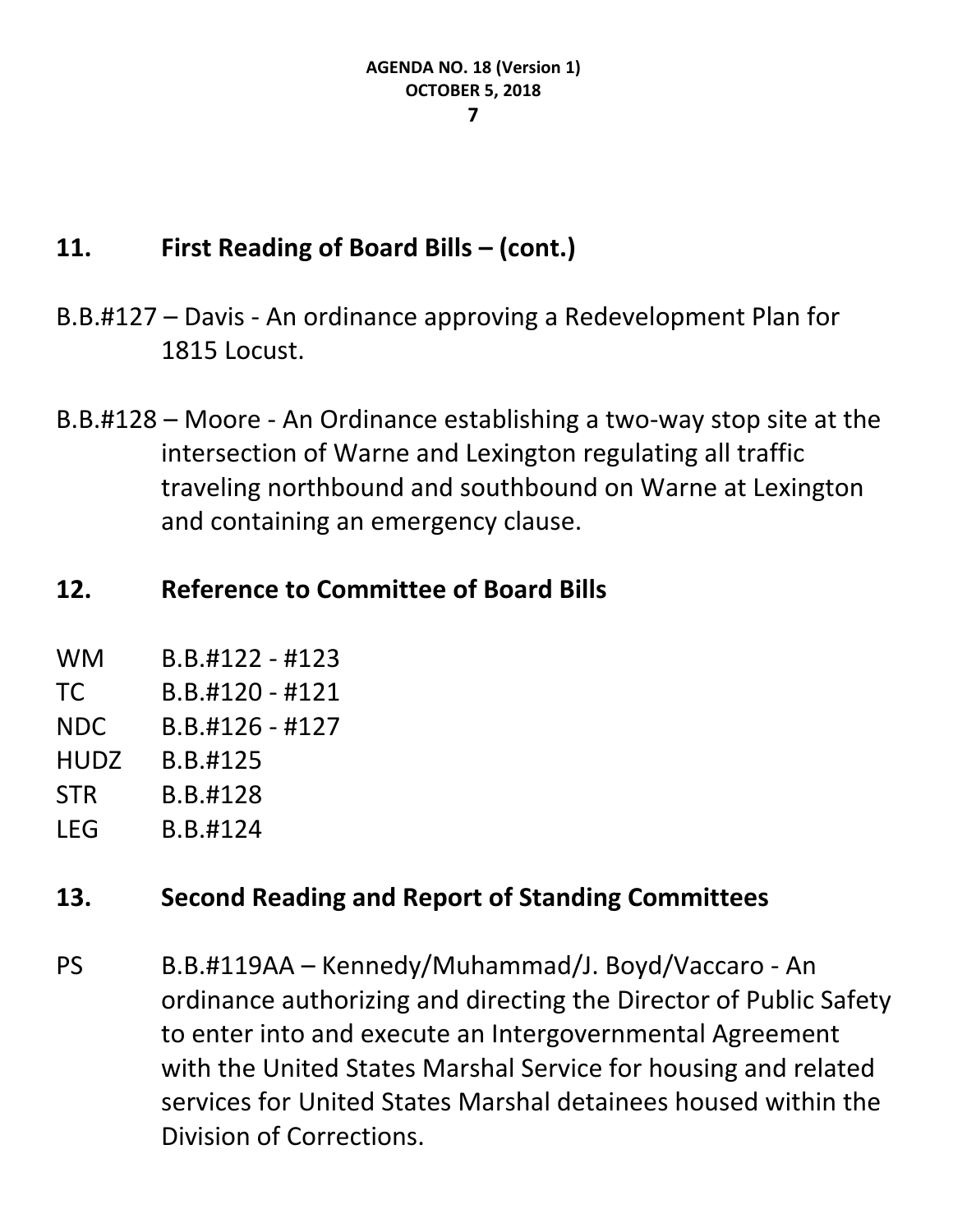## **13. Second Reading – (cont.)**

- HUDZ B.B.#111 Howard An Ordinance recommended by the Planning Commission to change the zoning of property, from "A" Single-Family Dwelling District AND "F" Neighborhood Commercial to the "F" Neighborhood Commercial District, in City Block 5177 (5347-53 Nottingham), and containing an emergency clause.
- HH B.B.#117 Arnowitz -An Ordinance authorizing and directing the Director of the Department of Human Services, by and through the St. Louis Area Agency on Aging and, to accept funding from the Missouri Association of Area Agencies on Aging, in the amount of \$120,000 over the next Five fiscal years.

## **14. Report of Special Committees** none

## **15. Perfection Consent Calendar.**

- NDC B.B.#20 Spencer An ordinance approving a Redevelopment Plan for 3452 Oregon.
- NDC B.B.#22 Spencer An ordinance approving a Redevelopment Plan for 3429-3431 Ohio.
- NDC B.B.#23 Guenther An ordinance approving a Redevelopment Plan for 3520 Wisconsin.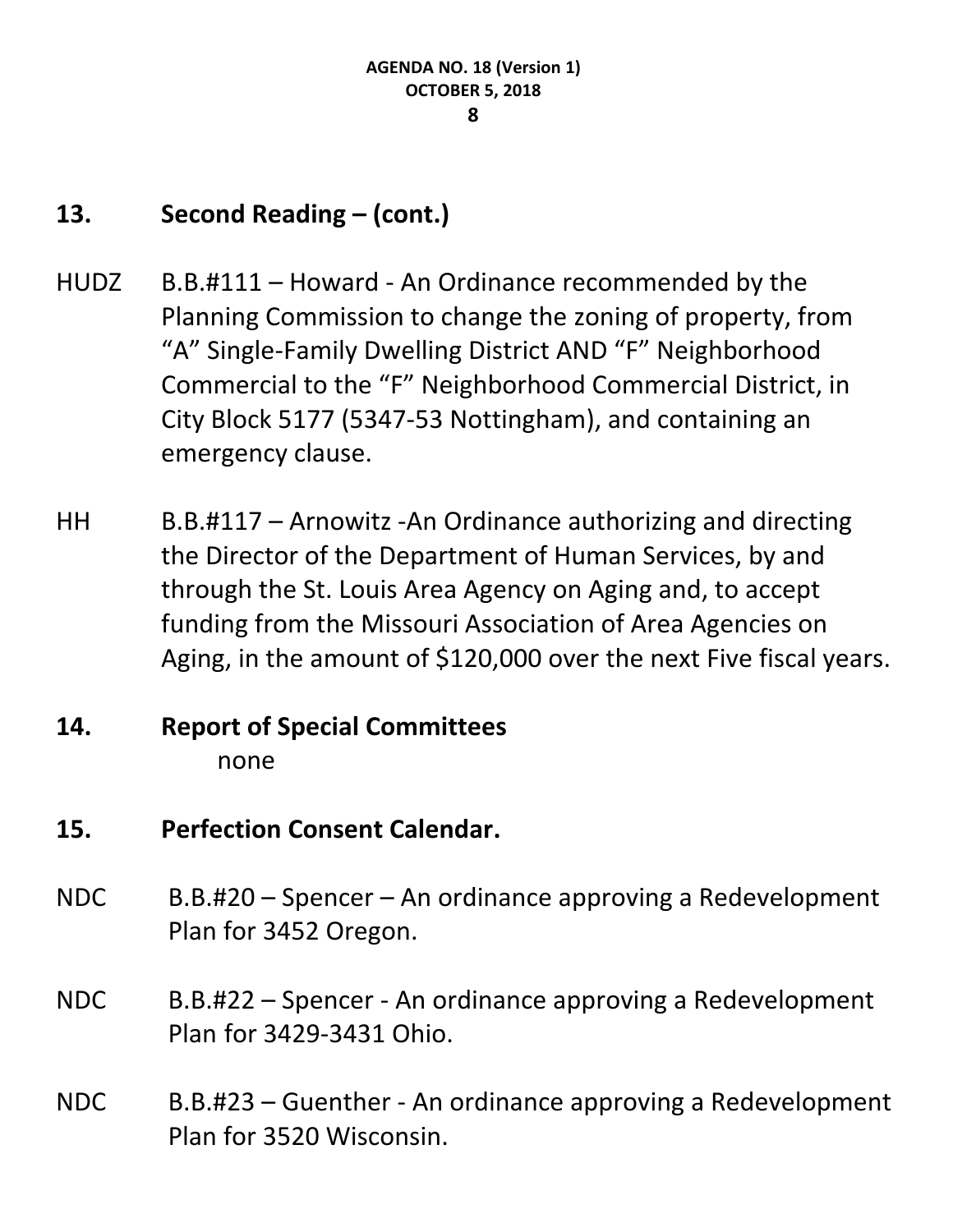#### **9**

## **15. Perfection Consent Calendar – (cont.)**

- NDC B.B.#33 Martin An ordinance approving a Redevelopment Plan for the 532 Bates.
- NDC B.B.#34 Murphy An ordinance approving a Redevelopment Plan for the 5019, 5032 & 5034 Ulena.
- NDC B.B.#38 Williamson An ordinance approving a Redevelopment Plan for 5780 McPherson.
- NDC B.B.#39 Martin An ordinance approving a Redevelopment Plan for 7401 Vermont.
- NDC B.B.#40AA Ogilvie An ordinance approving a Redevelopment Plan for 6452 Nashville Ave. & 6453 Wade.
- NDC B.B.#79 Spencer An ordinance approving a Redevelopment Plan for 3437-3439 Iowa.
- NDC B.B.#80 Spencer An ordinance approving a Redevelopment Plan for 3211 Osage.
- NDC B.B.#81 Martin An ordinance approving a Redevelopment Plan for 7714-18 South Broadway.
- NDC B.B.#82 Guenther An ordinance approving a Redevelopment Plan for 2829 Iowa.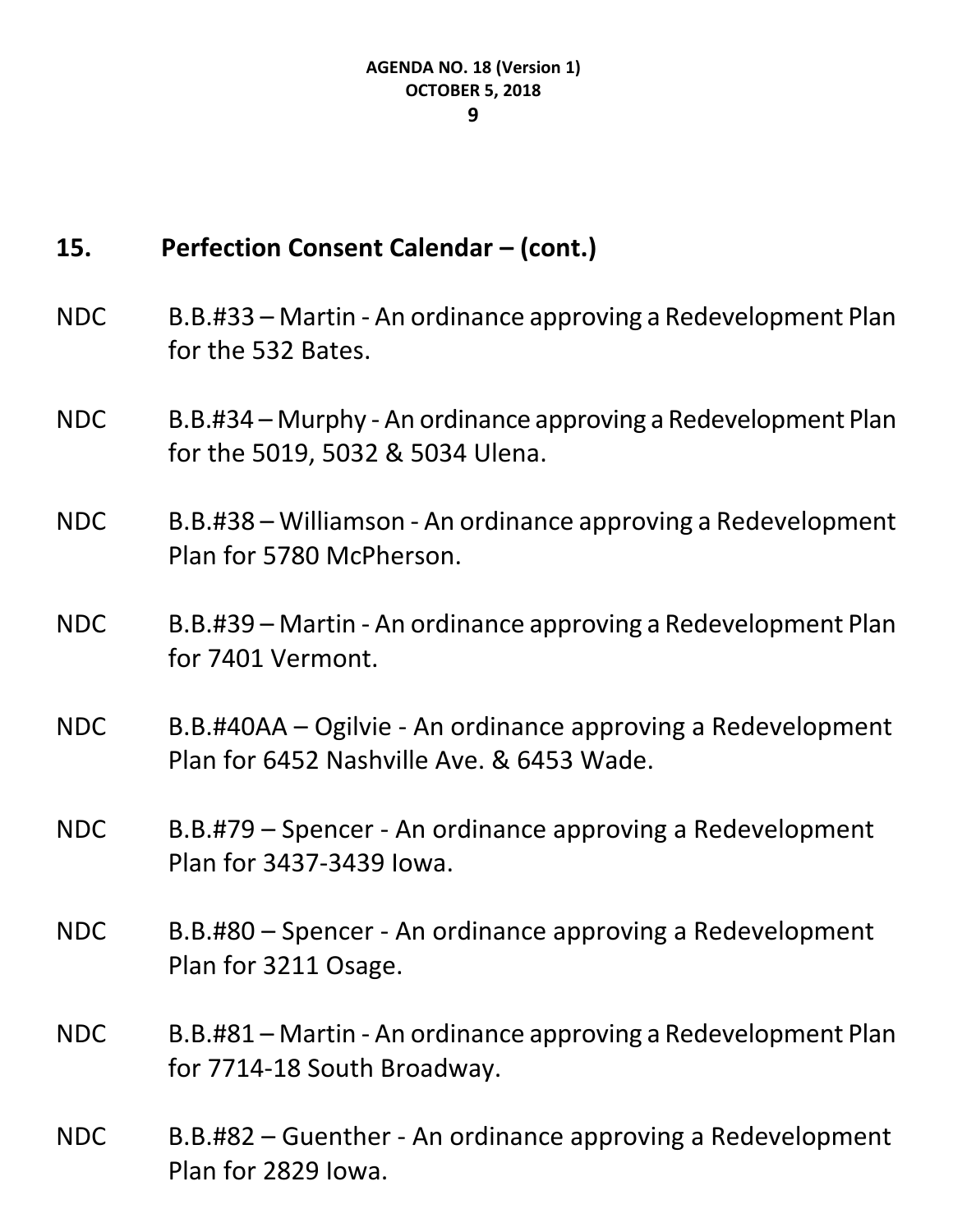### **15. Perfection Consent Calendar – (cont.)**

- NDC B.B.#84 Coatar An ordinance approving a Redevelopment Plan for 2235 McNair.
- NDC B.B.#94 Williamson An ordinance approving a redevelopment Plan for 1420-22 Union.
- NDC B.B.#95 Kennedy An ordinance approving a Redevelopment Plan for 4213 Maryland.
- NDC B.B.#113 Vollmer An ordinance approving a Redevelopment Plan for 3201 Morgan Ford.
- NDC B.B.#115 Kennedy An ordinance approving a Redevelopment Plan for 408 – 410 N. Sarah.
- NDC B.B.#118 Spencer An ordinance approving a Redevelopment Plan for 3520-3522 Arkansas.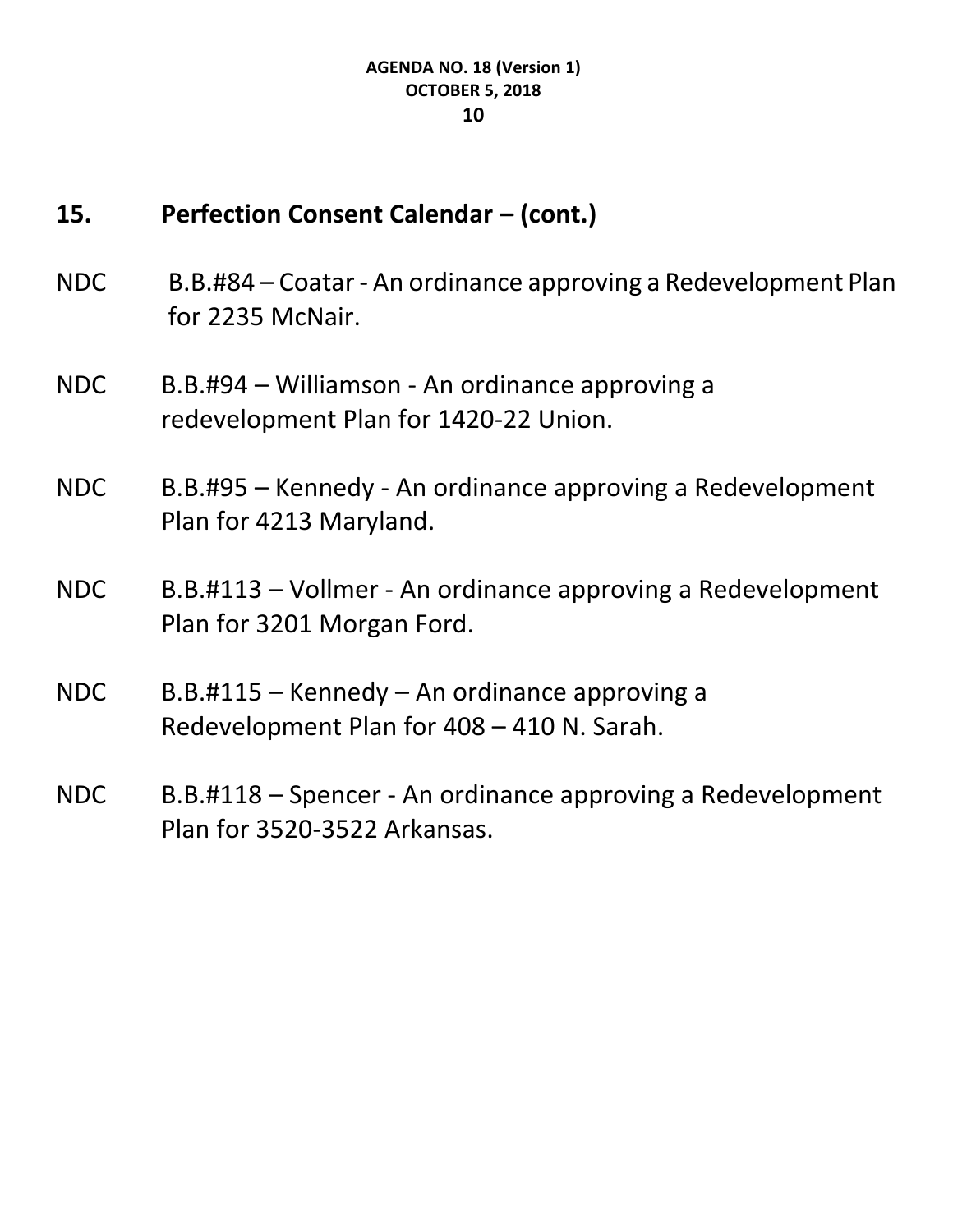## **15. Perfection Consent Calendar – (cont.)**

- TC B.B.#98 Davis An Ordinance recommended and approved by the Airport Commission, the Board of Public Service, and the Board of Estimate and Apportionment authorizing a Third Amendment to Section One of the Airport Schedule F CIP Project Ord. 67357 approved December 19, 2006, as amended by Ord. 68650 approved June 2, 2010 and Ord. 68852 approved February 14, 2011, which authorized a multi-year public work and improvement program at St. Louis Lambert International Airport and containing severability clause and an emergency clause.
- TC B.B.#102 Davis An ordinance recommended and approved by the Airport Commission and the Board of Estimate and Apportionment, authorizing and directing the Mayor and the Comptroller, to accept and execute a certain Airport Aid Agreement offered by the Missouri Highways and Transportation Commission for the marketing and promotion of air service at the Airport for a maximum obligation of Three Hundred Fifty Thousand dollars for the reimbursement of direct costs associated with the projects funded under the Grant Agreement; and containing an emergency clause.
- TC B.B.#104 -Davis -An ordinance enlarging the boundaries of the Port Authority of the City of St. Louis Port District, subject to the approval of the Missouri Highways and Transportation Commission, and authorizing certain actions in connection therewith.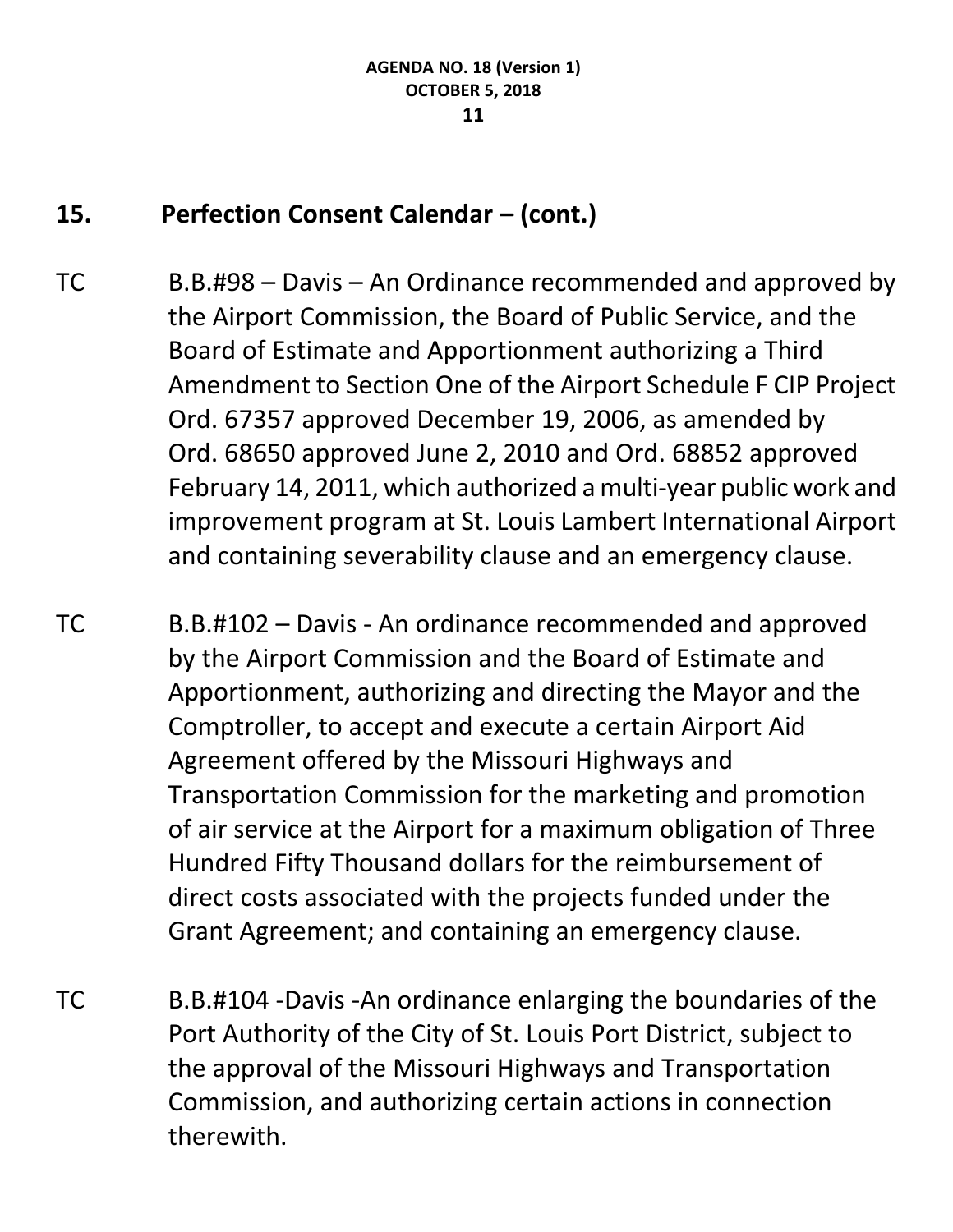## **15. Perfection Consent Calendar – (cont.)**

- HUDZ B.B.#85 Coatar An ordinance approving a Redevelopment Plan for 705-719 North 2nd.
- STR B.B.#112 Coatar -An Ordinance establishing a three-way stop site at the intersection of Missouri and Ann regulating all traffic traveling southbound on Missouri at Ann and regulating all traffic traveling eastbound and westbound on Ann at Missouri, and containing an emergency clause.
- **16. Board Bills for Perfection** none
- **17. Third Reading Consent Calendar** none

## **18. Third Reading/Report of Engrossment and Final Passage**

WM B.B#110 - Williamson/Oldenburg - An Ordinance recommended by the Board of Estimate and Apportionment authorizing the issuance and delivery of not to exceed Fifty Million Dollars (\$50,000,000) Principal amount of General Obligation Bonds, series 2018, for the purposes of paying the costs of the project and the costs of issuance of such bonds; containing a severability clause; and containing an emergency clause.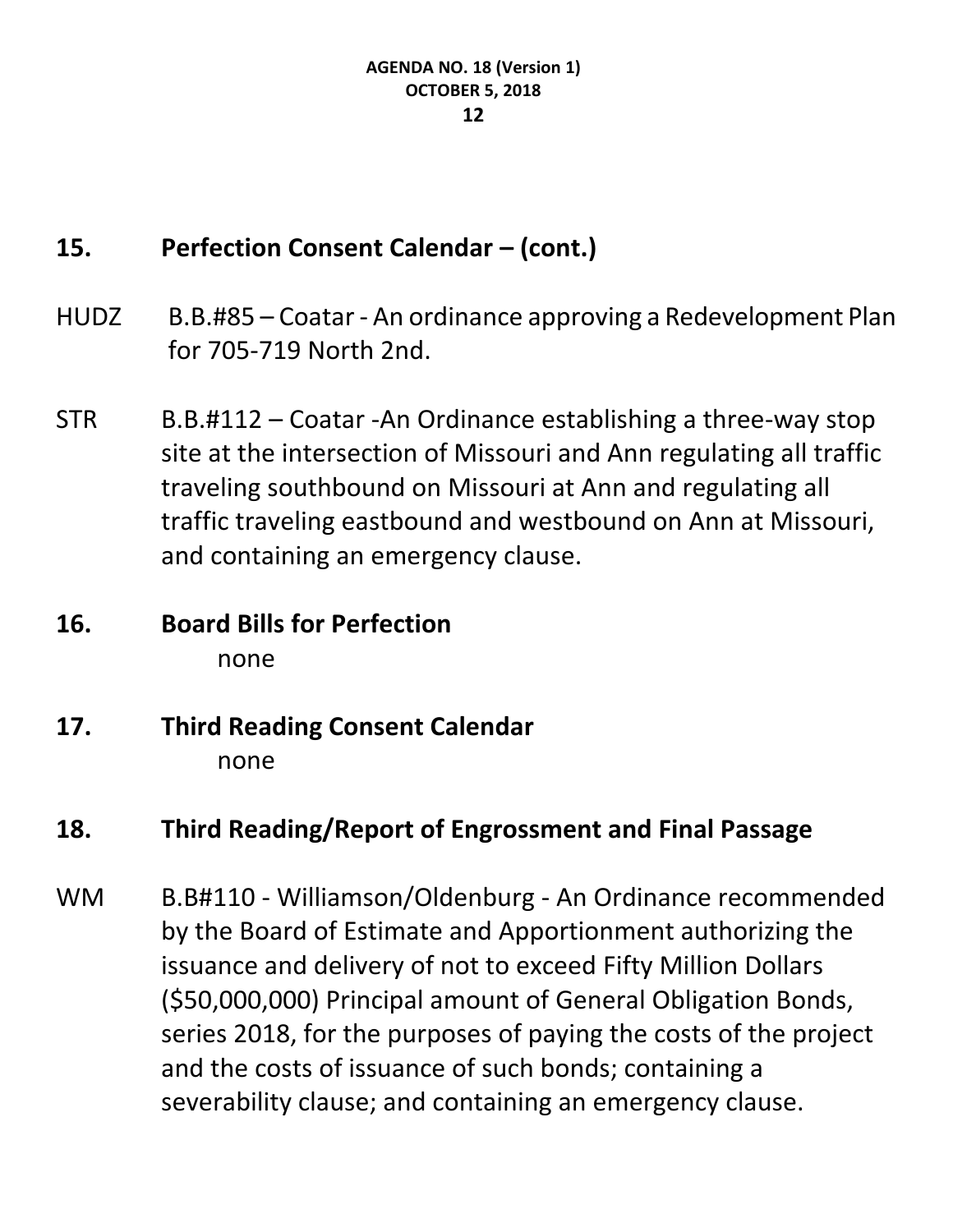# **19. Report of the Enrollment Committee.**

B.B.#110

## **20. Courtesy Resolutions Consent Calendar**

- Res.#146 Navarro/Spencer/Ingrassia/Murphy/Guenther/Green/ Pres. Reed - The Board of Aldermen, proclaim October 5, 2018, as "ENERGY EFFICIENCY DAY" in the City of St. Louis, and recognize this day as the fifth anniversary of Set the PACE St. Louis, the first PACE program launched in the greater St. Louis Metropolitan region, and the vital role this publicprivate partnership has played to help our City be a national leader in energy efficiency and sustainability.
- Res.#147 Pres. Reed The Board of Aldermen of the City to recognize the many accomplishments of Sista Strut, Derrick Martin and I Heart Media.

## 21. **First Reading of Resolutions.** none

## **22. Second Reading Resolutions, Committee Reports & Adoptions.**

HUDZ Res.#104CSAA – Roddy – The Authority to establish guidelines with regard To the terms of such real estate tax abatement for residential properties with new investment of less than One Million Dollars based on established criteria.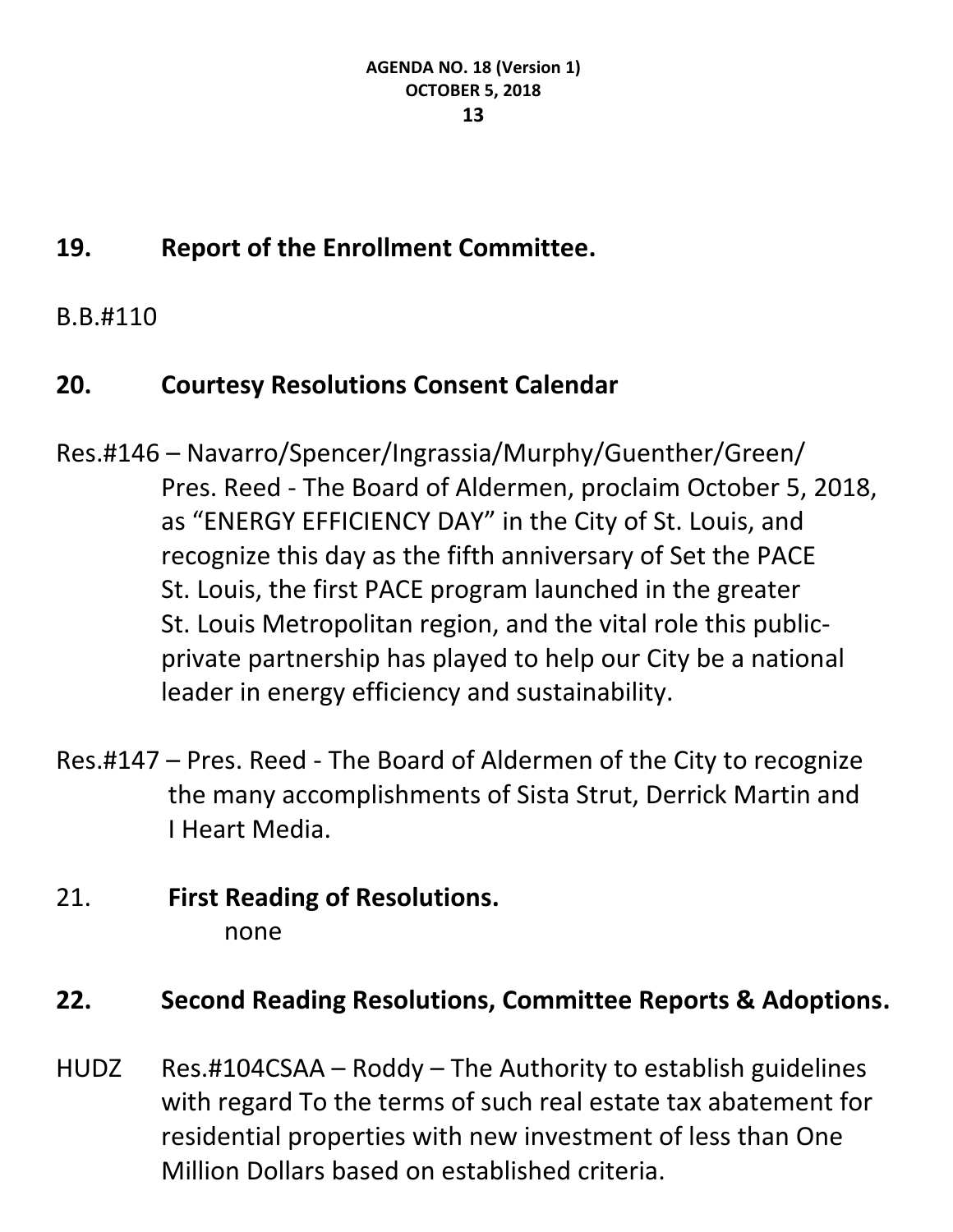- **23. Miscellaneous and Unfinished Business.** none
- **24. Announcements**
- **MONDAY, OCTOBER 8, 2018**
	- **NO MEETINGS**
- **TUESDAY, OCTOBER 9, 2018**

**NO MEETINGS**

**WEDNESDAY, OCTOBER 10, 2018**

**WAYS & MEANS COMMITTEE MEETING – 10:00 A.M. – KENNEDY ROOM**

**THURSDAY, OCTOBER 11, 2018**

**NO MEETINGS**

**FRIDAY, OCTOBER 12, 2018**

**FULL BOARD MEETING – 10:00 A.M. – CHAMBERS**